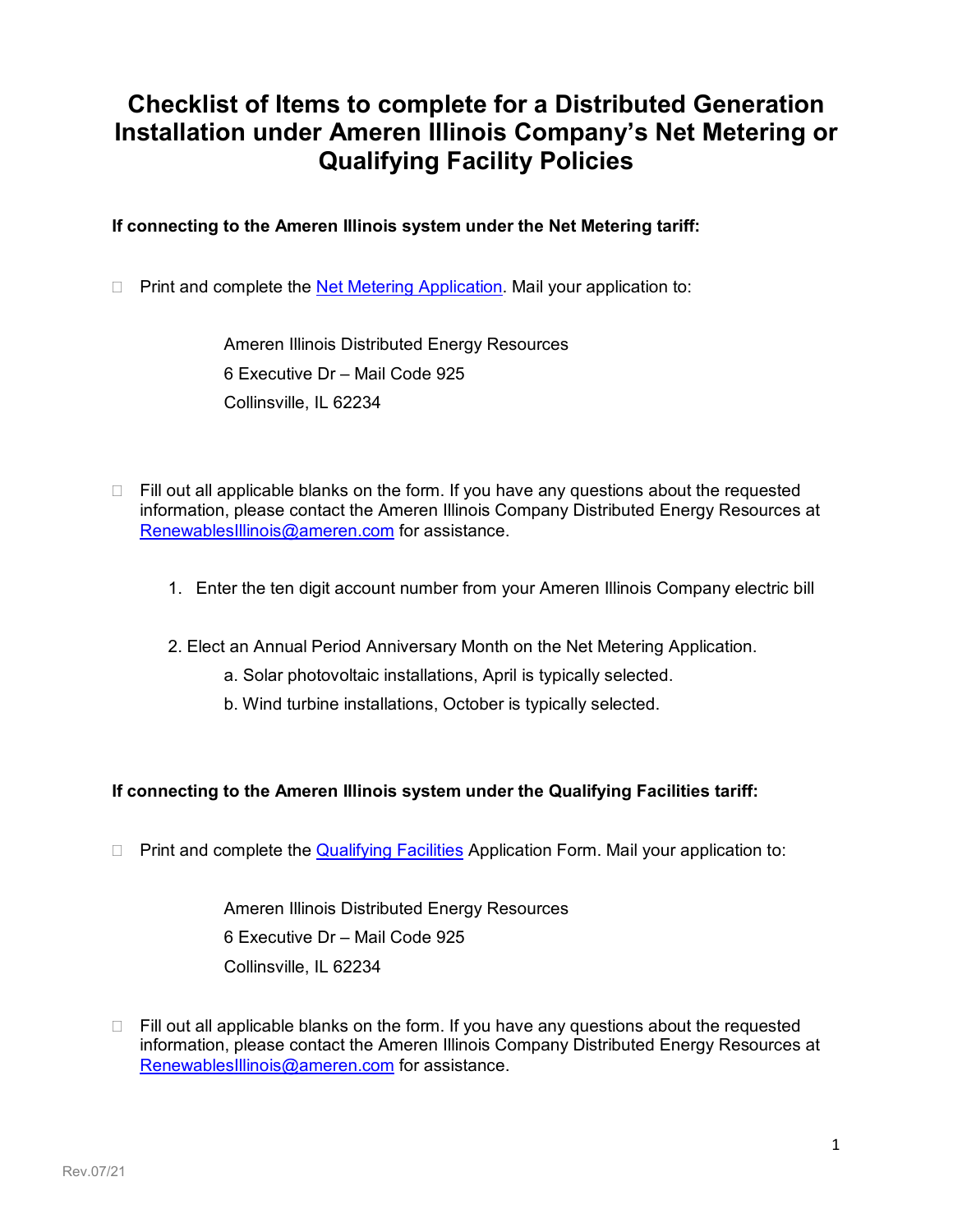### **All interconnections require a Distributed Generation Interconnection Application.**

<http://www.ameren.com/sites/aiu/ElectricChoice/Pages/DistributedGeneration.aspx>

 $\Box$  Inverter Technical Specifications (if applicable) – When submitting the Distributed Generation Interconnection Application, include a copy of the technical specifications, label or "cut sheet" identifying the inverter manufacturer and model number and certification by a nationally recognized testing laboratory as being UL1741 / IEEE1547 compliant.

| References                            | <b>Description</b>                                                                                                                                                                                                               |  |  |
|---------------------------------------|----------------------------------------------------------------------------------------------------------------------------------------------------------------------------------------------------------------------------------|--|--|
| IEEE 1547-2003 &<br><b>IEEE 1547a</b> | SMART Inverters connected to the Company's system shall be rated as IEEE<br>1547 compliant with the allowance of smart capabilities extended by IEEE<br>1547a, and when applicable shall comply with the upcoming IEEE 1547 full |  |  |
|                                       | revision and with final conformance test procedures contained in IEEE standard<br>1547.1, which is not expected to be published until Q3 or Q4 of 2019.                                                                          |  |  |
| <b>UL 1741</b>                        | SMART inverters connected to the Company's system shall be rated as UL 1741<br>safety compliant                                                                                                                                  |  |  |
| <b>UL 1741 SA</b>                     | SMART Inverters connected to the Company's system shall pass UL 1741 SA1<br>as Grid Support Utility Interactive Inverter                                                                                                         |  |  |
| California Rule 21                    | SMART Inverters connected to the Company's system shall be compliant with<br>California Rule 21 Phase 1 functions (Section Hh. of the Rule 21)                                                                                   |  |  |

- □ Picture of the Illinois Volt-Var Set points properly configured on the inverter display
- □ Verification of Communications Requirements:
	- o Protocol Requirements: If not included on the Inverter Spec Sheet, include documentation from the manufacturer or appropriate certifying organization that the inverter installed supports one of the three protocols defined on page 3
	- o Transport Layer Requirements: If not included on the Inverter Spec Sheet, include documentation from the manufacturer that the inverter installed supports the TCP/IP transport/network layer functionality
	- o Physical Layer Requirements: If not included on the Inverter Spec Sheet, include a picture of the Ethernet or RS 485 Serial Port on the installed Inverter

| Protocol                                                             | Transport | <b>Physical Interface/Layer</b> |  |
|----------------------------------------------------------------------|-----------|---------------------------------|--|
| <b>IEEE 1815 (DNP3)/</b><br>SunSpec Modbus/<br>IEEE 2030.5 (Sep 2.0) | ТСРЛР     | Ethernet/<br><b>RS 485</b>      |  |

 $\Box$  One-Line Diagram – Prefer to have one-line diagram with every installation, but only required with a Level 2, 3 or 4 applications.

If Level 2, 3 or 4, then the Standard Distributed Generation Interconnection Agreement is also needed. Ameren Illinois personnel will provide document.

\*\*\*Phone line (cell or hard line) required for all installations 1 MW and above\*\*\*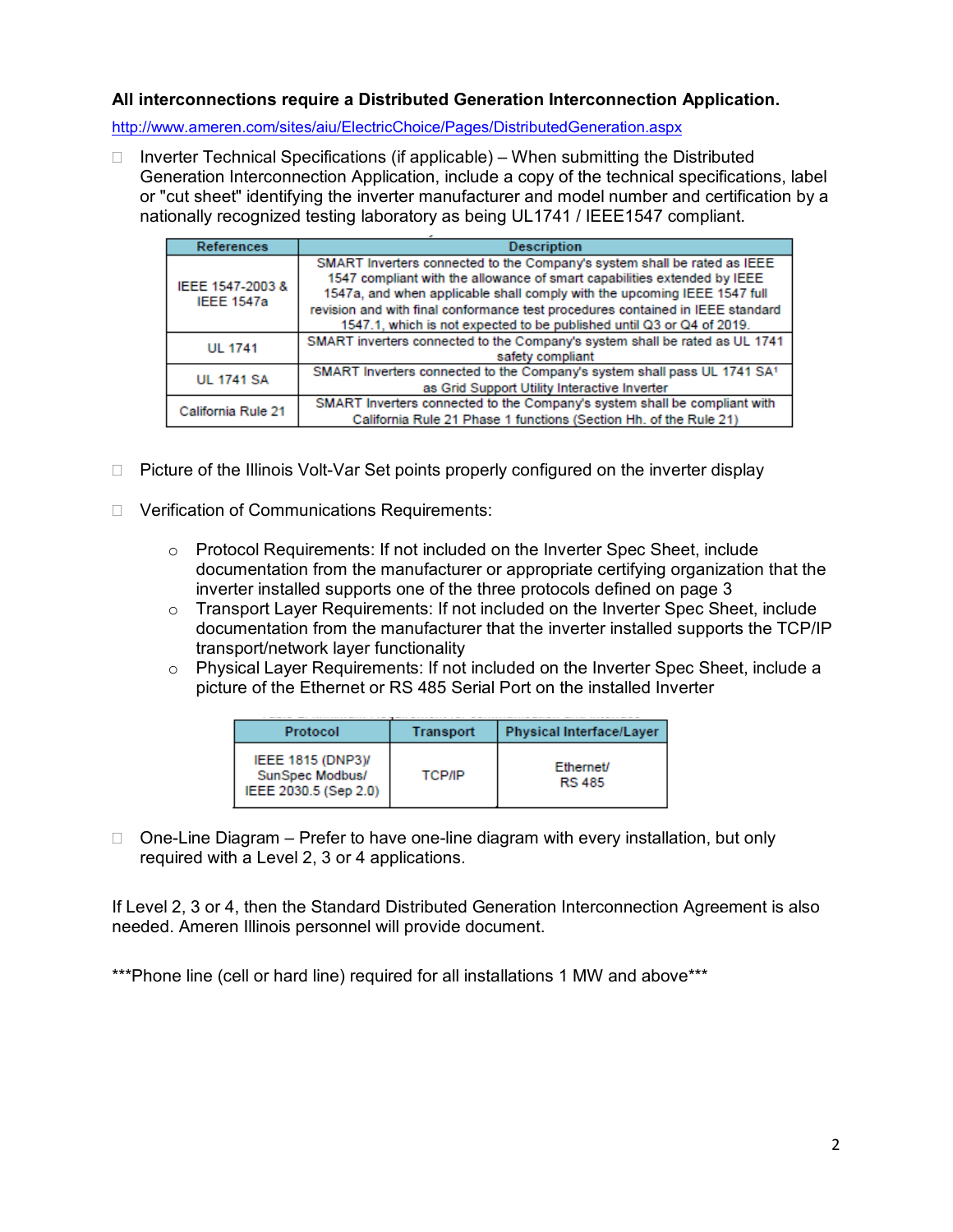## **Requirements:**

□ AC Safety Disconnect - there are certain requirements for this disconnect

Customer's lockable AC generation source disconnect switch shall comply with the following:

- a. One of the following types
	- 1. Manual operable switch or circuit breaker
	- 2. Load-break-rated pull-out-switch
- b. Simultaneously disconnect all ungrounded conductors of the circuit
- c. Located outdoors where readily accessible

d. Enclosures with doors or hinged covers that are readily accessible to unqualified persons and have exposed live parts when the enclosure is opened must be secured in a manner that requires a tool to open the enclosure or must be lockable.

- e. Disconnect mechanism must be padlockable in the open (OFF) position.
- f. Plainly indicate whether in the open (OFF) or closed (ON) position

g. Have ratings sufficient for the maximum circuit current, available fault current, and voltage that is available at the terminals

h. Be marked with a warning when the line and load terminals are capable of being energized in the open position.

i. The lockable AC generation source disconnect switch must be within reach, with a maximum mounting height with the handle no higher than 6'7" above grade when in the "UP" or ON position.

j. When the lockable AC generation source disconnect is a knife-blade safety switch (fused or non-fused), the conductors coming from the DER system must terminate on the bottom lugs of this disconnect. Utility supply will terminate on the top lugs of this disconnect.

k. When the lockable AC generation source disconnect is a Circuit Breaker, the utility supply shall terminate at the ON side lugs of the breaker. The conductors coming from the DER system shall terminate at the OFF side lugs of the breaker.

- $\Box$  Meter Socket Per the Ameren Service Manual sect 200.01.A.8, any work or wiring changes at the service will prompt the need to upgrade to the latest service requirements, including but not limited to having a lever bypass socket.
- $\Box$  Signage plague must be either attached to the AC Generation Source Safety Disconnect or located next to the disconnect.
	- 1. If the plaque cannot, for some reason, be attached directly to the AC Generation Source Safety Disconnect, you MUST discuss possible alternative locations with the Ameren Illinois DER Coordinator or another Ameren Illinois representative.
	- 2. The plaque must be two-ply or three-ply, non-conductive, plastic engraved plates that are weatherproof and UV resistant.
	- 3. The plaque must be attached to its location with permanent adhesive.
	- 4. The plaque must be a minimum of 5" x 7" in size.